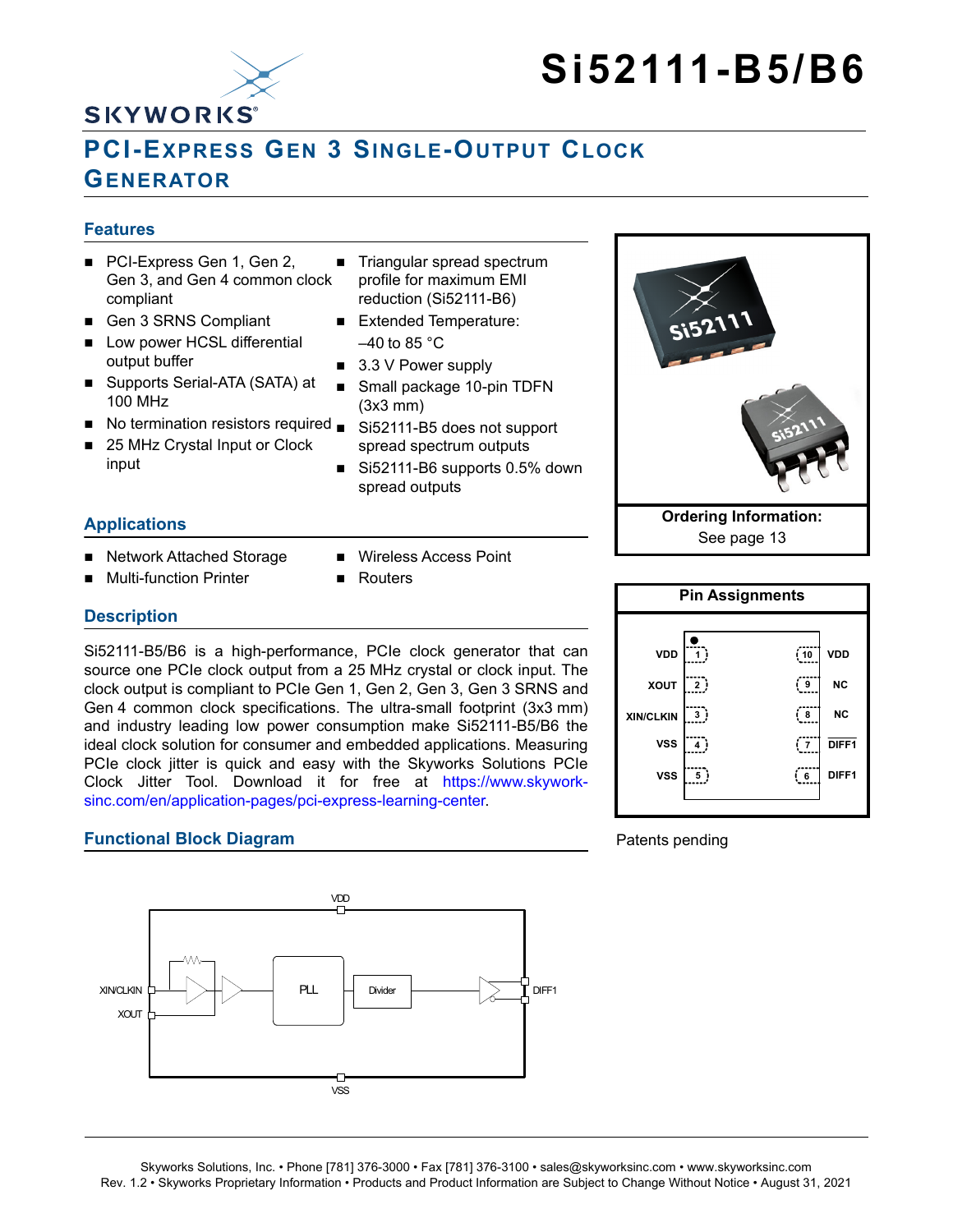2 Skyworks Solutions, Inc. • Phone [781] 376-3000 • Fax [781] 376-3100 • sales@skyworksinc.com • www.skyworksinc.com Rev. 1.2 • Skyworks Proprietary Information • Products and Product Information are Subject to Change Without Notice • August 31, 2021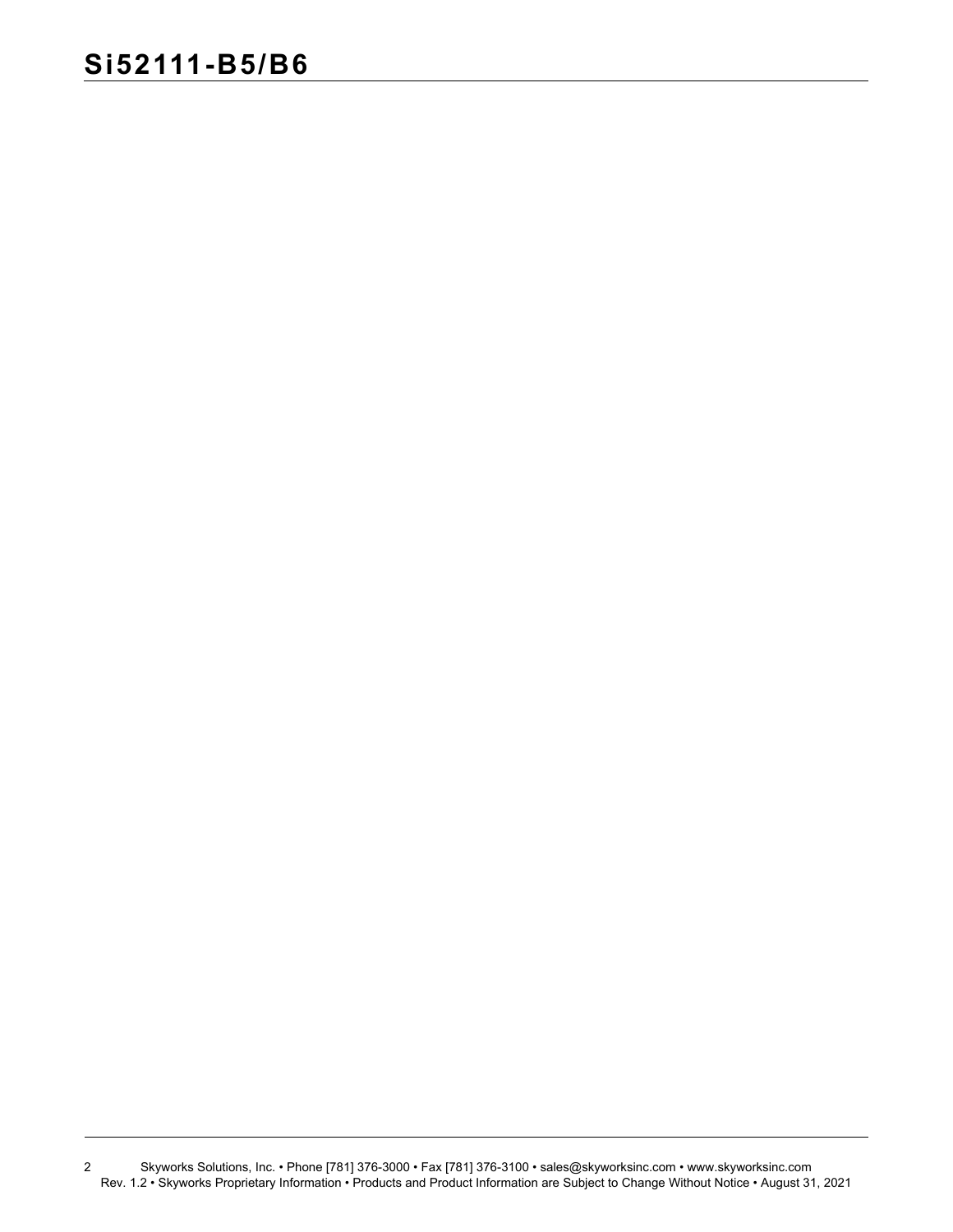### **TABLE OF CONTENTS**

#### **Section Page**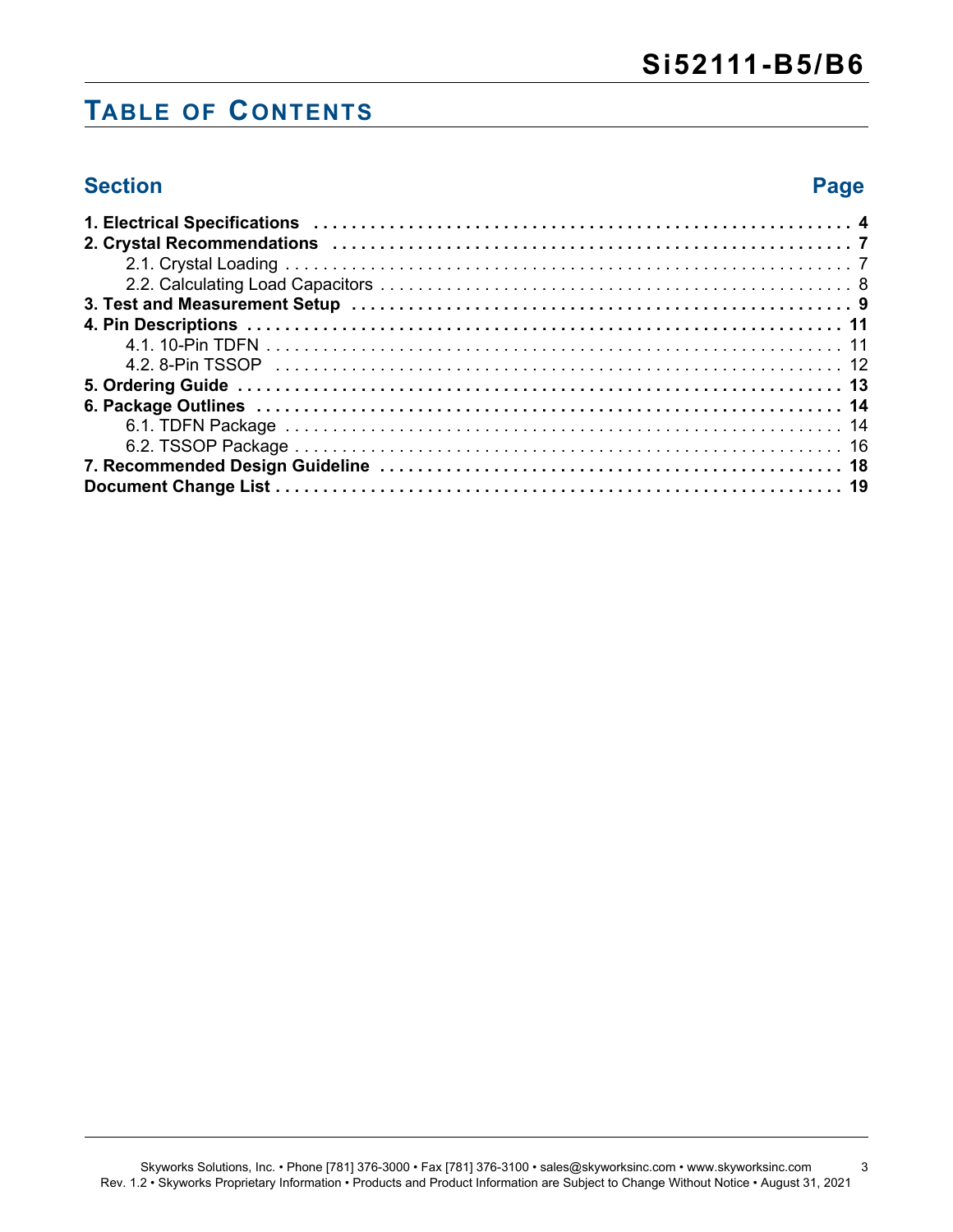### **1. Electrical Specifications**

#### **Table 1. Recommended Operating Conditions**

| <b>Parameter</b>            | Symbol                    | <b>Test Condition</b> | Min  | Typ | Max  | Jnit I |
|-----------------------------|---------------------------|-----------------------|------|-----|------|--------|
| Supply Voltage (extended)   | <sup>V</sup> DD(extended) | $3.3 V \pm 5\%$       | 3.13 | 3.3 | 3.46 |        |
| Supply Voltage (commercial) | VDD(commercial)           | $3.3 V \pm 10\%$      | 2.97 | 3.3 | 3.63 |        |

#### **Table 2. DC Electrical Specifications**

| <b>Parameter</b>                | Symbol            | <b>Test Condition</b>         | Min  | <b>Typ</b> | Max  | Unit l |
|---------------------------------|-------------------|-------------------------------|------|------------|------|--------|
| <b>Operating Voltage</b>        | V <sub>DD</sub>   | $3.3 V \pm 10\%$              | 2.97 | 3.30       | 3.63 |        |
| <b>Operating Supply Current</b> | ססי               | <b>Full Active</b>            |      |            | 13   | mA     |
| Input Pin Capacitance           | $C_{\mathsf{IN}}$ | Input Pin Capacitance         |      |            |      | рF     |
| Output Pin Capacitance          | $U_{\text{OUT}}$  | <b>Output Pin Capacitance</b> |      |            |      | рF     |

#### <span id="page-3-0"></span>**Table 3. AC Electrical Specifications**

| <b>Parameter</b><br>Symbol       |                   | <b>Test Condition</b>                                    | Min   | <b>Typ</b> | <b>Max</b>  | <b>Unit</b>   |
|----------------------------------|-------------------|----------------------------------------------------------|-------|------------|-------------|---------------|
| <b>Crystal</b>                   |                   |                                                          |       |            |             |               |
| Long-term Accuracy               | LACC              | Measured at $V_{DD}/2$ differential                      |       |            | 250         | ppm           |
| <b>Clock Input</b>               |                   |                                                          |       |            |             |               |
| <b>CLKIN Duty Cycle</b>          | $T_{DC}$          | Measured at $V_{DD}/2$                                   | 45    |            | 55          | $\frac{0}{0}$ |
| <b>CLKIN Rise and Fall Times</b> | $T_R/T_F$         | Measured between 0.2 $V_{DD}$ and<br>0.8 V <sub>DD</sub> | 0.5   |            | 4.0         | V/ns          |
| CLKIN Cycle-to-Cycle Jitter      | $T_{\rm CCJ}$     | Measured at $V_{DD}/2$                                   |       |            | 250         | ps            |
| <b>CLKIN Long Term Jitter</b>    | T <sub>LTJ</sub>  | Measured at V <sub>DD</sub> /2                           |       |            | 350         | ps            |
| Input High Voltage               | $V_{\text{IH}}$   | XIN/CLKIN pin                                            | 2     |            | $VDD + 0.3$ | $\vee$        |
| Input Low Voltage                | $V_{IL}$          | XIN/CLKIN pin                                            |       |            | 0.8         | $\vee$        |
| Input High Current               | ŀщ                | XIN/CLKIN pin, $VIN = VDD$                               |       |            | 35          | uA            |
| Input Low Current                | ŀμ                | XIN/CLKIN pin, $0 <$ VIN < 0.8                           | $-35$ |            |             | uA            |
| <b>DIFF Clocks</b>               |                   |                                                          |       |            |             |               |
| Duty Cycle                       | $T_{DC}$          | Measured at 0 V differential                             | 45    |            | 55          | $\%$          |
| <b>Skew</b>                      | T <sub>SKEW</sub> | Measured at 0 V differential                             |       |            | 60          | ps            |
| <b>Output Frequency</b>          | $F_{\text{OUT}}$  | $VDD = 3.3 V$                                            |       | 100        | —           | <b>MHz</b>    |
| <b>Frequency Accuracy</b>        | $F_{ACC}$         | All output clocks                                        |       |            | 100         | ppm           |

**Notes:**

**1.** Visit<www.pcisig.com> for complete PCIe specifications.

**2.** Gen 4 specifications based on the PCI-Express Base Specification 4.0 rev. 0.5

**3.** Download the Skyworks Solutions PCIe Clock Jitter Tool at [https://www.skyworksinc.com/en/application-pages/pci-express](https://www.skyworksinc.com/en/application-pages/pci-express-learning-center)[learning-center](https://www.skyworksinc.com/en/application-pages/pci-express-learning-center).

4 Skyworks Solutions, Inc. • Phone [781] 376-3000 • Fax [781] 376-3100 • sales@skyworksinc.com • www.skyworksinc.com Rev. 1.2 • Skyworks Proprietary Information • Products and Product Information are Subject to Change Without Notice • August 31, 2021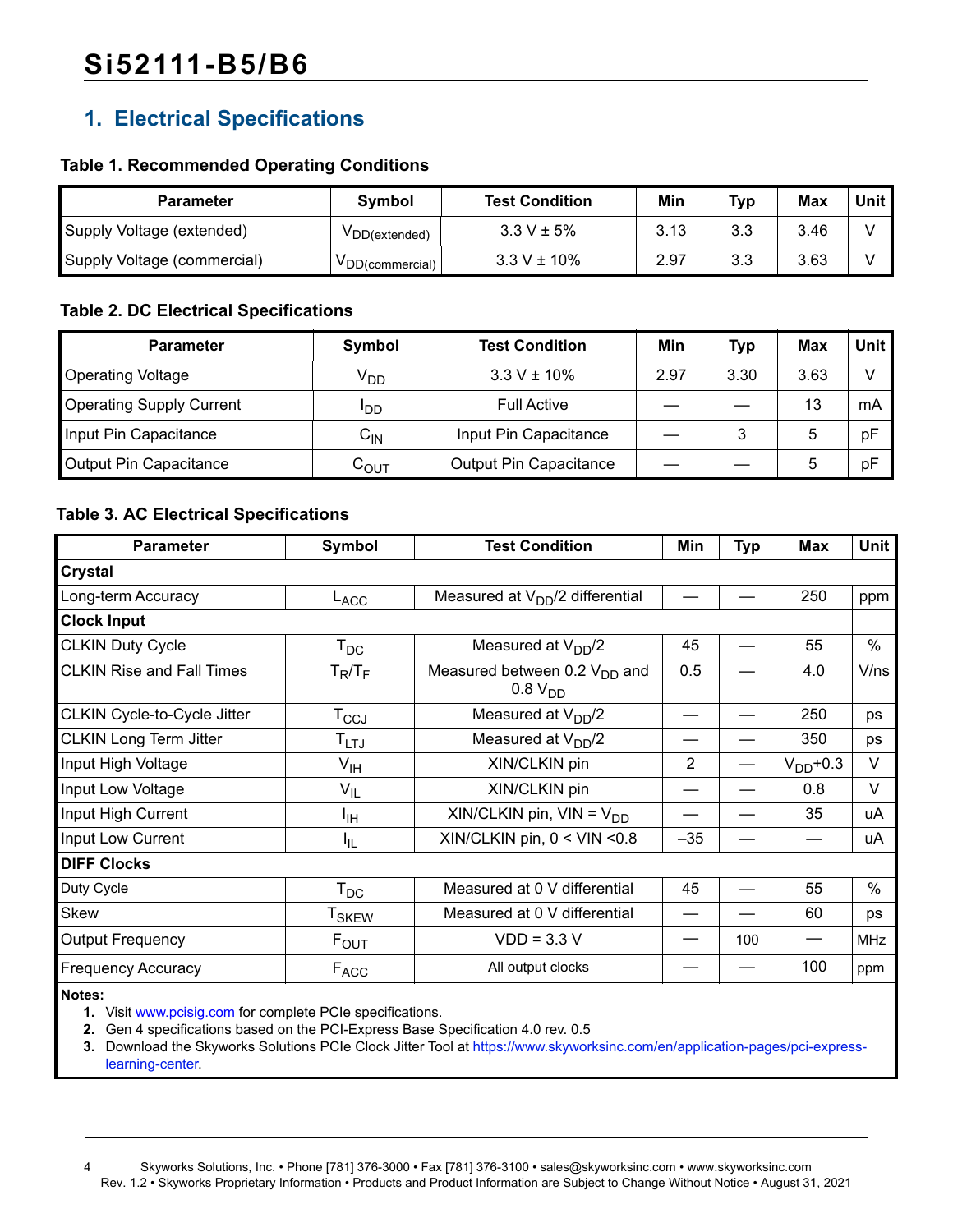#### **Table 3. AC Electrical Specifications (Continued)**

| <b>Parameter</b>                                                         | <b>Symbol</b>                  | <b>Test Condition</b>                       | Min                      | <b>Typ</b> | <b>Max</b> | Unit   |
|--------------------------------------------------------------------------|--------------------------------|---------------------------------------------|--------------------------|------------|------------|--------|
| <b>Slew Rate</b>                                                         | $t_{r/f2}$                     | Measured differentially from<br>±150 mV     | 0.6                      |            | 4.0        | V/ns   |
| Cycle-to-Cycle Jitter                                                    | $T_{CCJ}$                      | Measured at 0 V differential                |                          | 28         | 70         | ps     |
| PCIe Gen 1 Pk-Pk Jitter,<br><b>Common Clock</b>                          | Pk-Pk <sub>GEN1</sub>          | PCIe Gen 1                                  |                          | 24         | 86         | ps     |
| PCIe Gen 2 Phase Jitter,                                                 | $\mathsf{RMS}_{\mathsf{GEN2}}$ | 10 kHz < $F$ < 1.5 MHz                      | $\overline{\phantom{0}}$ | 1.35       | 3.0        | ps     |
| <b>Common Clock</b>                                                      |                                | 1.5 MHz < $F$ < Nyquist                     |                          | 1.4        | 3.1        | ps     |
| PCIe Gen 3 Phase Jitter,<br><b>Common Clock</b>                          | $\mathsf{RMS}_{\mathsf{GEN3}}$ | Includes PLL BW 2-4 MHz,<br>$CDR = 10 MHz$  |                          | 0.4        | 1.0        | ps     |
| PCIe Gen 3 Phase Jitter,<br>Separate Reference No Spread,<br><b>SRNS</b> | RMS <sub>GEN3_SRNS</sub>       | PLL BW of 2-4 or 2-5 MHz,<br>$CDR = 10 MHz$ |                          | 0.28       | 0.71       | ps     |
| PCIe Gen 4 Phase Jitter,<br>Common Clock                                 | $\mathsf{RMS}_{\mathsf{GEN4}}$ | PLL BW of 2-4 or 2-5 MHz,<br>$CDR = 10 MHz$ |                          | 0.4        | 1.0        | ps     |
| Crossing Point Voltage at 0.7 V<br>Swing                                 | $V_{OX}$                       |                                             | 300                      |            | 550        | mV     |
| Voltage High                                                             | VHIGH                          |                                             |                          | —          | 1.15       | V      |
| <b>Voltage Low</b>                                                       | <b>V<sub>LOW</sub></b>         |                                             | $-0.3$                   |            |            | $\vee$ |
| Spread Range                                                             | $S_{RNG}$                      | Down Spread, -B6 only                       |                          | $-0.5$     |            | $\%$   |
| <b>Modulation Frequency</b>                                              | F <sub>MOD</sub>               | -B6 only                                    | 30                       | 31.5       | 33         | kHz    |
| <b>Enable/Disable and Set-up</b>                                         |                                |                                             |                          |            |            |        |
| <b>Clock Stabilization from</b><br>Power-up                              | <b>T</b> STABLE                |                                             |                          |            | 3          | ms     |
| Stopclock Set-up Time                                                    | $T_{SS}$                       |                                             | 10.0                     |            |            | ns     |

**Notes:**

**1.** Visit www.pcisig.com for complete PCIe specifications.

**2.** Gen 4 specifications based on the PCI-Express Base Specification 4.0 rev. 0.5

**3.** Download the Skyworks Solutions PCIe Clock Jitter Tool at https://www.skyworksinc.com/en/application-pages/pci-expresslearning-center.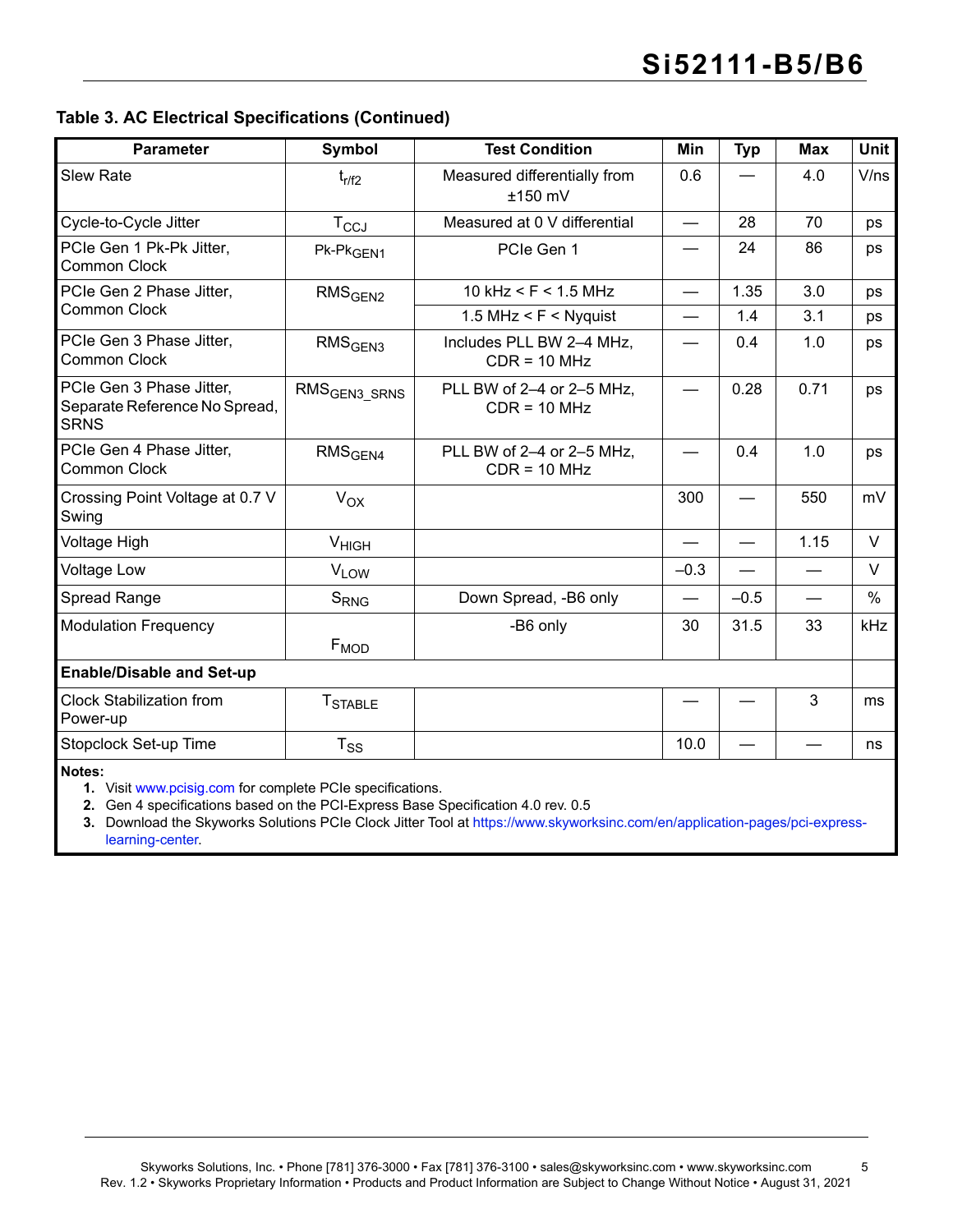#### **Table 4. Thermal Conditions**

| <b>Parameter</b>                         | Symbol                      | <b>Test Condition</b> | Min   | <b>Typ</b> | <b>Max</b> | <b>Unit</b>   |
|------------------------------------------|-----------------------------|-----------------------|-------|------------|------------|---------------|
| Temperature, Storage                     | $\mathsf{T}_\mathsf{S}$     | Non-functional        | $-65$ |            | 150        | °C            |
| Temperature, Operating Ambient           | $T_A$                       | Functional            | $-40$ |            | 85         | °C            |
| Temperature, Junction                    | $\mathsf{T}_\mathsf{J}$     | Functional            |       |            | 150        | °C            |
| Dissipation, Junction to Case (TDFN)     | $\varnothing$ JC            | JEDEC (JESD 51)       |       |            | 38.3       | $\degree$ C/W |
| Dissipation, Junction to Case (TSSOP)    | $\varnothing$ <sub>JC</sub> | JEDEC (JESD 51)       |       |            | 37.0       | $\degree$ C/W |
| Dissipation, Junction to Ambient (TDFN)  | $\varnothing_{JA}$          | JEDEC (JESD 51)       |       |            | 90.4       | $\degree$ C/W |
| Dissipation, Junction to Ambient (TSSOP) | $\varnothing_{\mathsf{JA}}$ | JEDEC (JESD 51)       |       |            | 124.0      | $\degree$ C/W |

#### **Table 5. Absolute Maximum Conditions**

| <b>Parameter</b>                         | Symbol                                                                                                                                                                  | <b>Test Condition</b>  | Min    | Typ | Max | Unit     |  |  |  |  |
|------------------------------------------|-------------------------------------------------------------------------------------------------------------------------------------------------------------------------|------------------------|--------|-----|-----|----------|--|--|--|--|
| <b>Main Supply Voltage</b>               | $VDD$ 3.3V                                                                                                                                                              |                        |        |     | 4.6 | v        |  |  |  |  |
| Input Voltage                            | V <sub>IN</sub>                                                                                                                                                         | Relative to $V_{SS}$   | $-0.5$ |     | 4.6 | $V_{DC}$ |  |  |  |  |
| <b>ESD Protection (Human Body Model)</b> | ESD <sub>HBM</sub>                                                                                                                                                      | JEDEC (JESD 22 - A114) | 2000   |     |     | v        |  |  |  |  |
| <b>Flammability Rating</b>               | <b>UL-94</b>                                                                                                                                                            | UL (Class)             | $V=0$  |     |     |          |  |  |  |  |
|                                          | Note: While using multiple power supplies, the voltage on any input or I/O pin cannot exceed the power pin during power-up.<br>Power supply sequencing is not required. |                        |        |     |     |          |  |  |  |  |

<sup>6</sup> Skyworks Solutions, Inc. • Phone [781] 376-3000 • Fax [781] 376-3100 • sales@skyworksinc.com • www.skyworksinc.com Rev. 1.2 • Skyworks Proprietary Information • Products and Product Information are Subject to Change Without Notice • August 31, 2021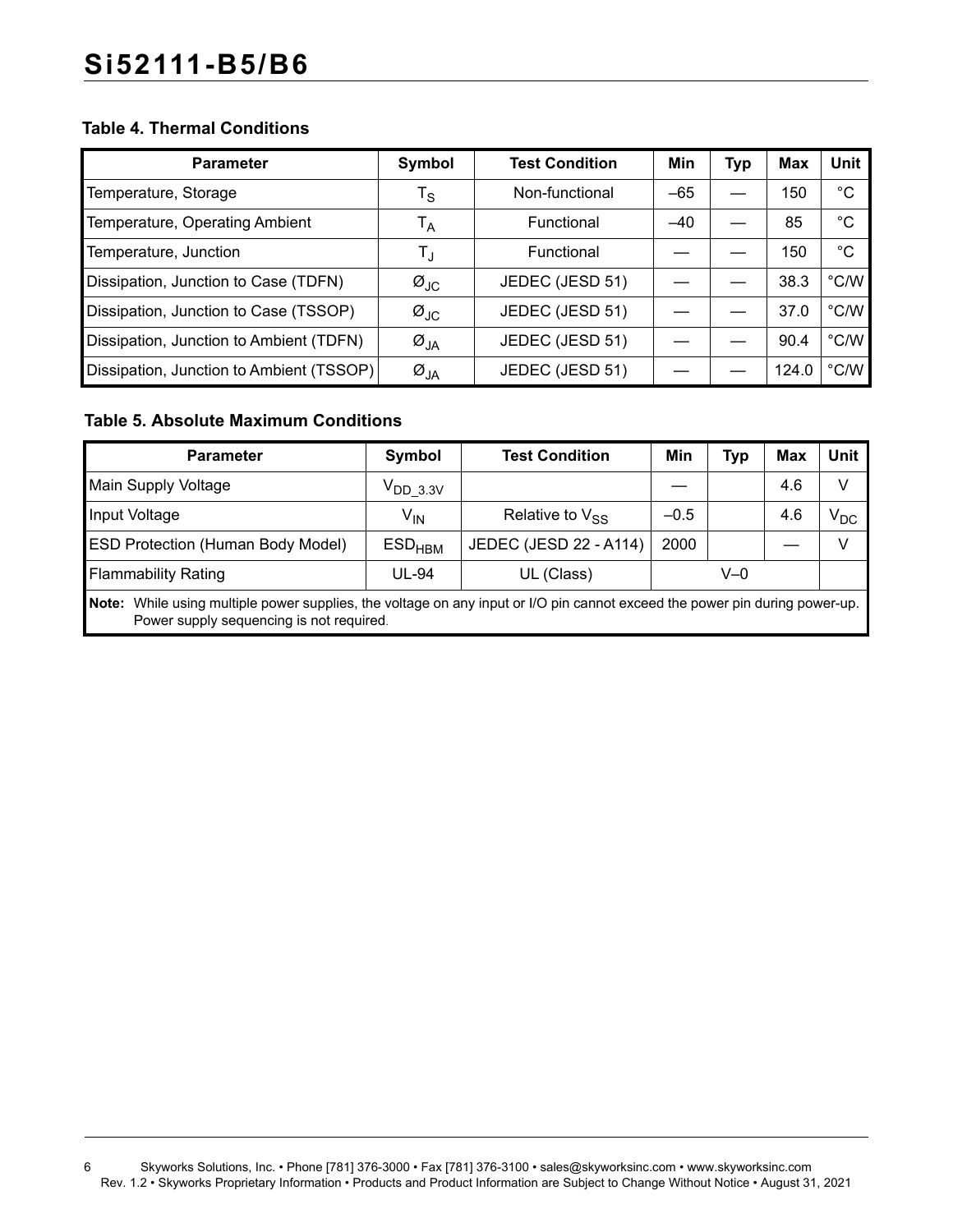#### <span id="page-6-0"></span>**2. Crystal Recommendations**

If using a crystal input, the device requires a parallel resonance crystal.

| Frequency   Cut   Loading   Load Cap   ESR<br>(Fund) |    |                                               | <b>Drive</b> | <b>Shunt</b><br>$Cap$ (max) | (max)    | Motional Tolerance Stability Aging<br>(max) | (max)  | (max) |
|------------------------------------------------------|----|-----------------------------------------------|--------------|-----------------------------|----------|---------------------------------------------|--------|-------|
| 25 MHz                                               | AT | Parallel   12-15 pF $ \leq 50 \Omega$ >150 µW |              | 5 pF                        | 0.016 pF | 35 ppm                                      | 30 ppm | 5 ppm |

**Table 6. Crystal Recommendations**

#### <span id="page-6-1"></span>**2.1. Crystal Loading**

Crystal loading is critical in achieving low ppm performance. To realize low ppm performance, use the total capacitance the crystal sees to calculate the appropriate capacitive loading (CL).

<span id="page-6-2"></span>[Figure 1](#page-6-2) shows a typical crystal configuration using two trim capacitors. It is important that the trim capacitors are in series with the crystal.



**Figure 1. Crystal Capacitive Clarification**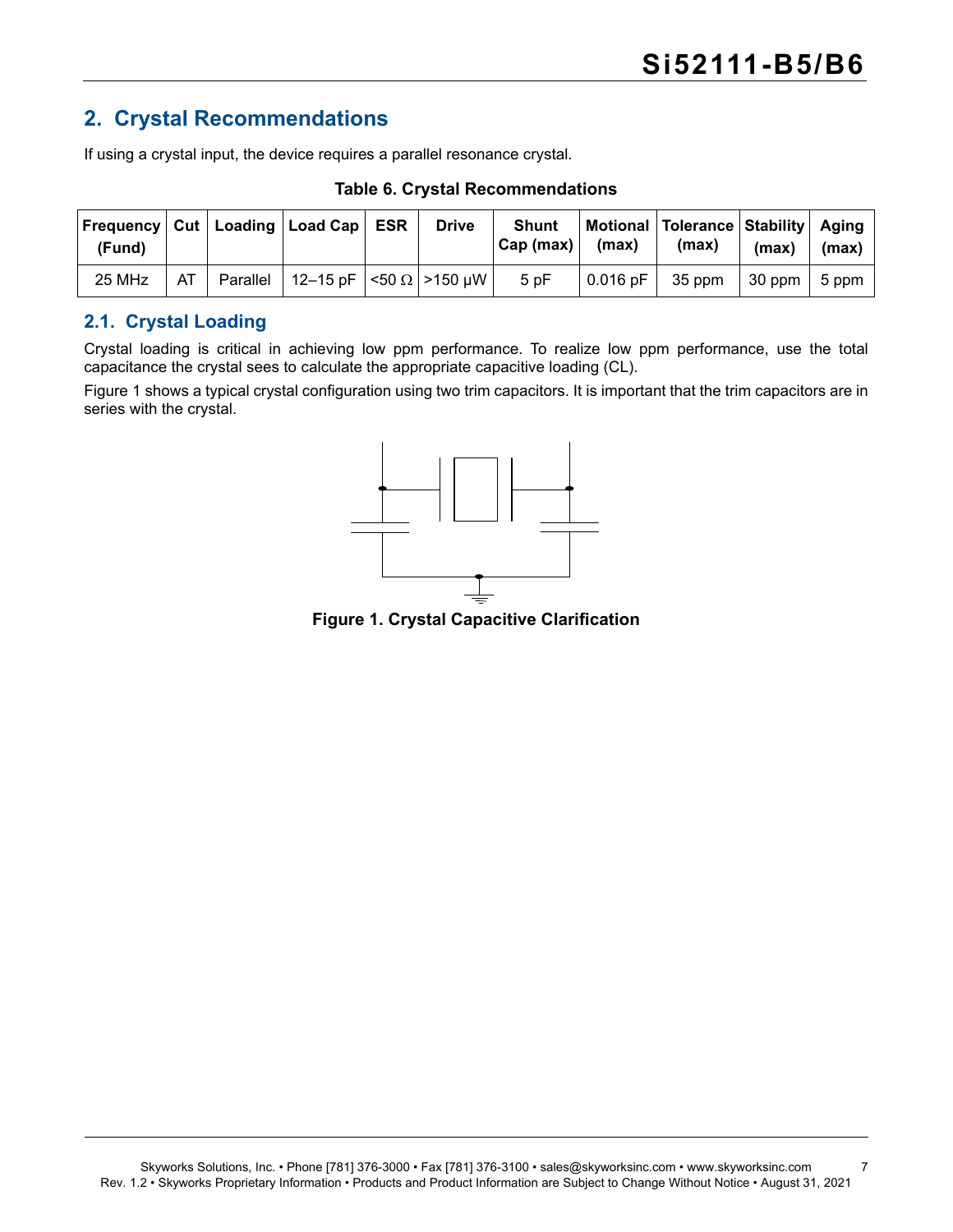#### <span id="page-7-0"></span>**2.2. Calculating Load Capacitors**

In addition to the standard external trim capacitors, consider the trace capacitance and pin capacitance to calculate the crystal loading correctly. Again, the capacitance on each side is in series with the crystal. The total capacitance on both sides is twice the specified crystal load capacitance (CL). Trim capacitors are calculated to provide equal capacitive loading on both sides.



**Figure 2. Crystal Loading Example**

Use the following formulas to calculate the trim capacitor values for Ce1 and Ce2. **Load Capacitance (each side)**

$$
Ce = 2 \times CL - (Cs + Ci)
$$

#### **Total Capacitance (as seen by the crystal)**

$$
CLe = \frac{1}{\left(\frac{1}{Ce1 + Cs1 + Ci1} + \frac{1}{Ce2 + Cs2 + Ci2}\right)}
$$

- CL: Crystal load capacitance
- CLe: Actual loading seen by crystal using standard value trim capacitors
- Ce: External trim capacitors
- Cs: Stray capacitance (terraced)
- Ci: Internal capacitance (lead frame, bond wires, etc.)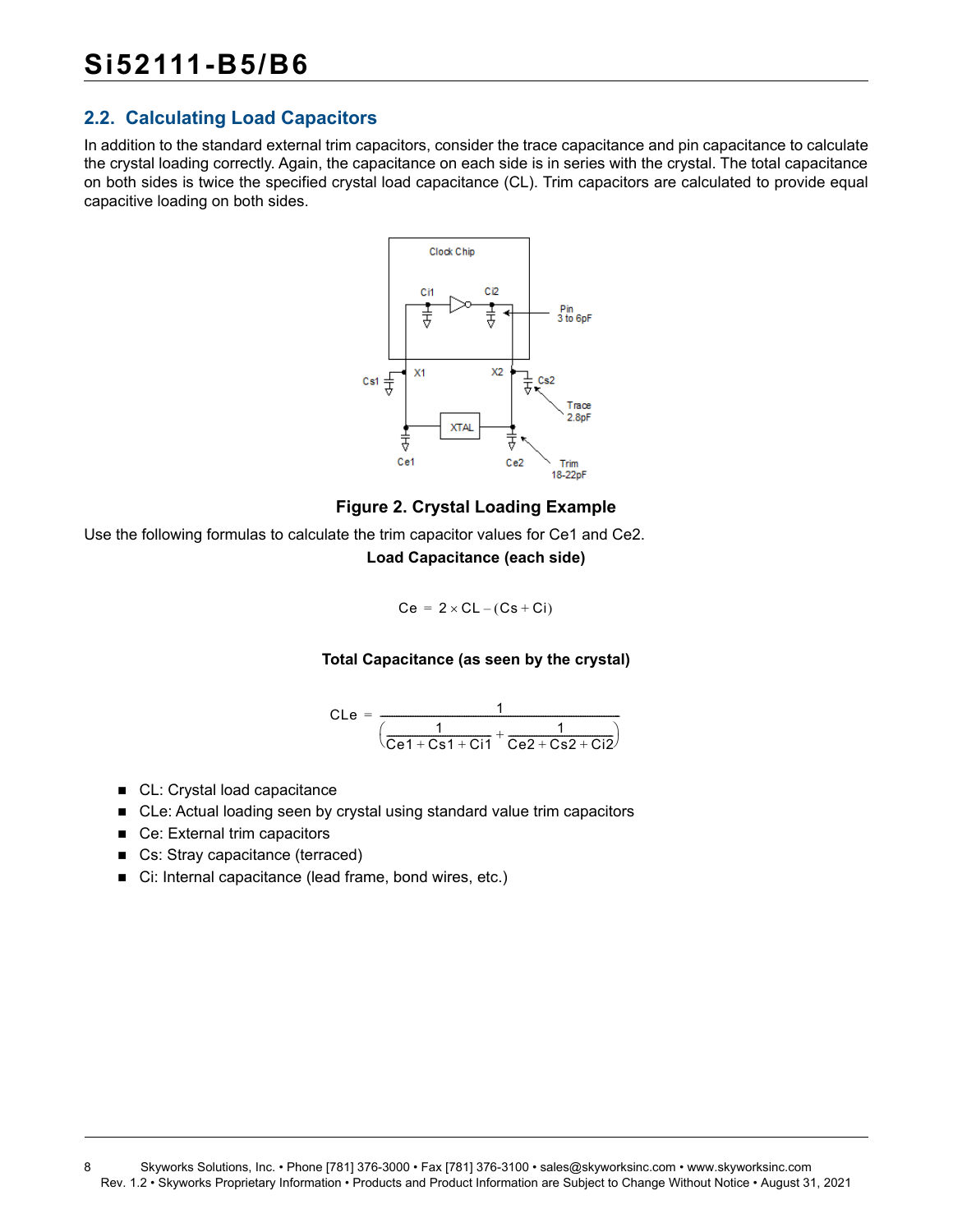#### <span id="page-8-0"></span>**3. Test and Measurement Setup**

Figures [3](#page-8-1) through [5](#page-9-0) show the test load configuration for the differential clock signals.

<span id="page-8-1"></span>

**(for AC Parameters Measurement)**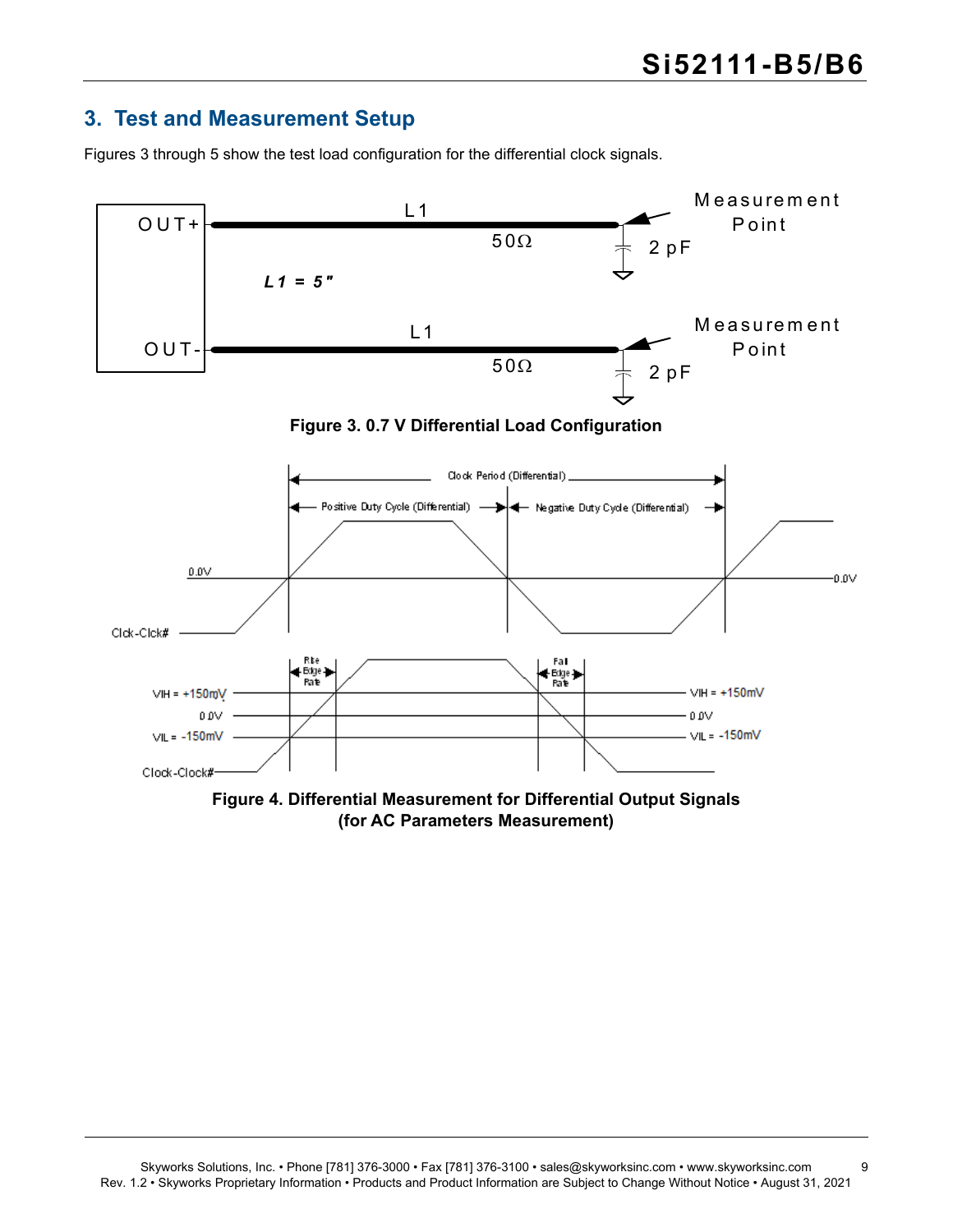

<span id="page-9-0"></span>**(for AC Parameters Measurement)**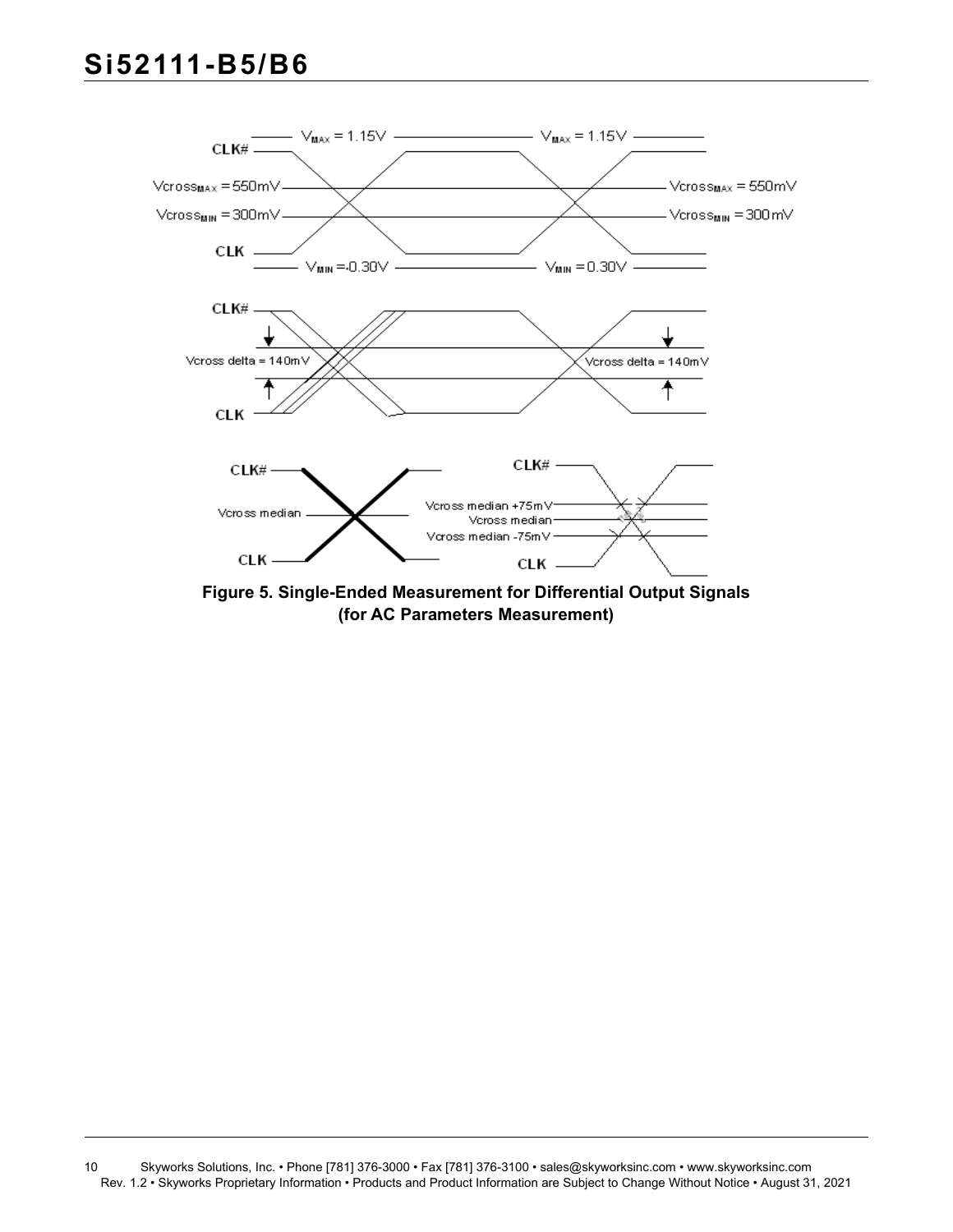### <span id="page-10-0"></span>**4. Pin Descriptions**

#### <span id="page-10-1"></span>**4.1. 10-Pin TDFN**



**Figure 6. 10-Pin TDFN**

#### **Table 7. 10-Pin TDFN Descriptions**

| Pin# | <b>Name</b>       | <b>Type</b> | <b>Description</b>                                                      |
|------|-------------------|-------------|-------------------------------------------------------------------------|
| 1    | <b>VDD</b>        | <b>PWR</b>  | 3.3 V Power supply.                                                     |
| 2    | <b>XOUT</b>       | O           | 25.00 MHz crystal output, Float XOUT if using only CLKIN (clock input). |
| 3    | <b>XIN/CLKIN</b>  | Ι.          | 25.00 MHz crystal input or 3.3 V, 25 MHz clock Input.                   |
| 4    | <b>VSS</b>        | <b>GND</b>  | Ground.                                                                 |
| 5    | <b>VSS</b>        | <b>GND</b>  | Ground.                                                                 |
| 6    | DIFF <sub>1</sub> |             | O, DIF   0.7 V, 100 MHz differentials clock output.                     |
| 7    | DIFF <sub>1</sub> |             | O, DIF   0.7 V, 100 MHz differentials clock output.                     |
| 8    | N <sub>C</sub>    | NC.         | No Connect. Do not connect this pin to anything.                        |
| 9    | NC.               | <b>NC</b>   | No Connect. Do not connect this pin to anything.                        |
| 10   | VDD               | <b>PWR</b>  | 3.3 V Power supply                                                      |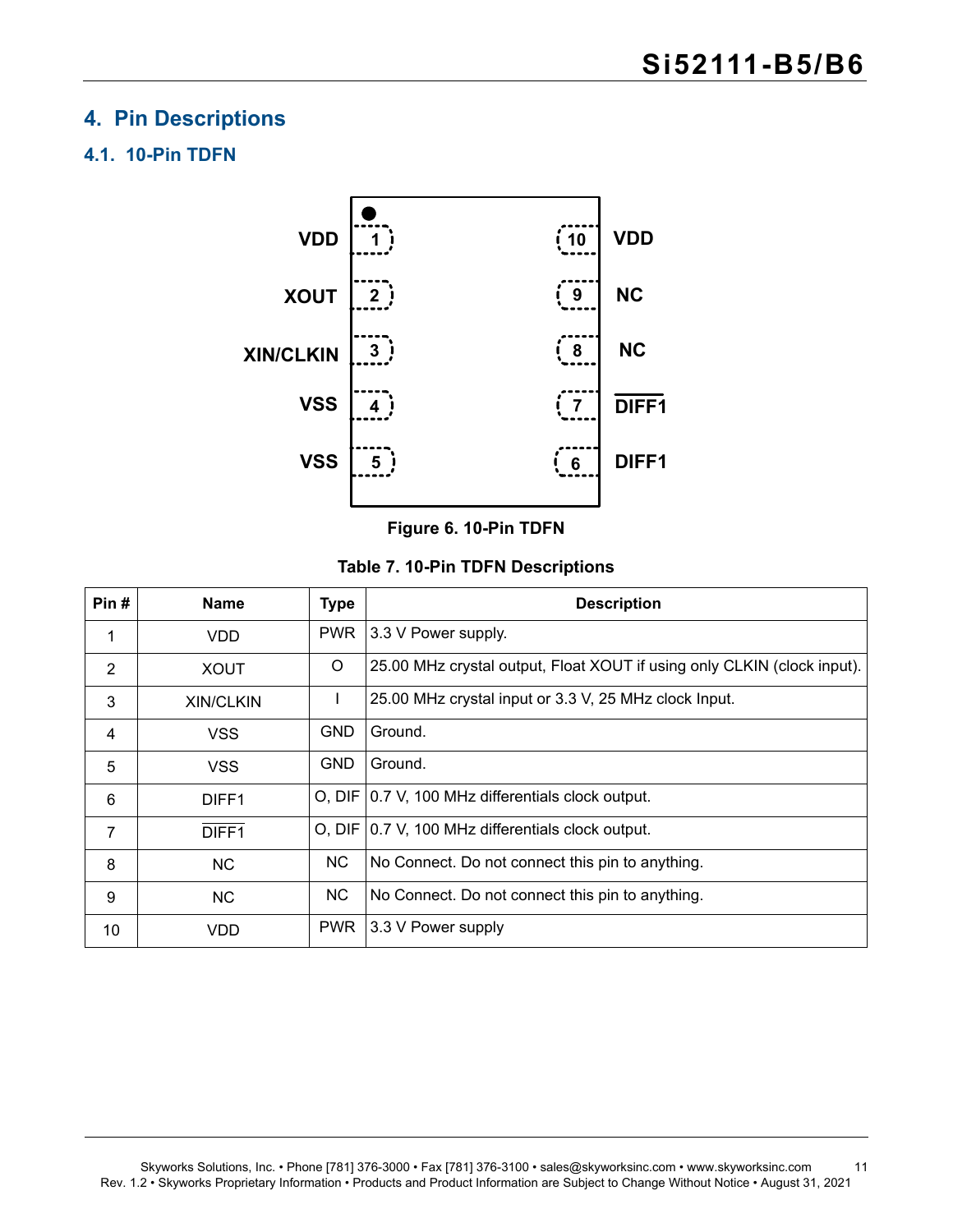## **Si52111-B5/B6**

#### <span id="page-11-0"></span>**4.2. 8-Pin TSSOP**



**Figure 7. 8-Pin TSSOP**

| Table 8. 8-Pin TSSOP Descriptions |  |  |  |  |
|-----------------------------------|--|--|--|--|
|-----------------------------------|--|--|--|--|

| Pin# | <b>Name</b>       | <b>Type</b> | <b>Description</b>                                                      |
|------|-------------------|-------------|-------------------------------------------------------------------------|
| 1    | <b>VDD</b>        | <b>PWR</b>  | 3.3 V Power supply.                                                     |
| 2    | <b>XOUT</b>       | O           | 25.00 MHz crystal output, Float XOUT if using only CLKIN (clock input). |
| 3    | <b>XIN/CLKIN</b>  |             | 25.00 MHz crystal input or 3.3 V, 25 MHz clock Input.                   |
| 4    | <b>VSS</b>        | <b>GND</b>  | Ground.                                                                 |
| 5    | DIFF <sub>1</sub> |             | O, DIF   0.7 V, 100 MHz differentials clock.                            |
| 6    | DIFF <sub>1</sub> |             | O, DIF   0.7 V, 100 MHz differentials clock.                            |
| 7    | NC.               |             | No Connect. Do not connect this pin to anything.                        |
| 8    | NC.               |             | No Connect. Do not connect this pin to anything.                        |

<sup>12</sup> Skyworks Solutions, Inc. • Phone [781] 376-3000 • Fax [781] 376-3100 • sales@skyworksinc.com • www.skyworksinc.com Rev. 1.2 • Skyworks Proprietary Information • Products and Product Information are Subject to Change Without Notice • August 31, 2021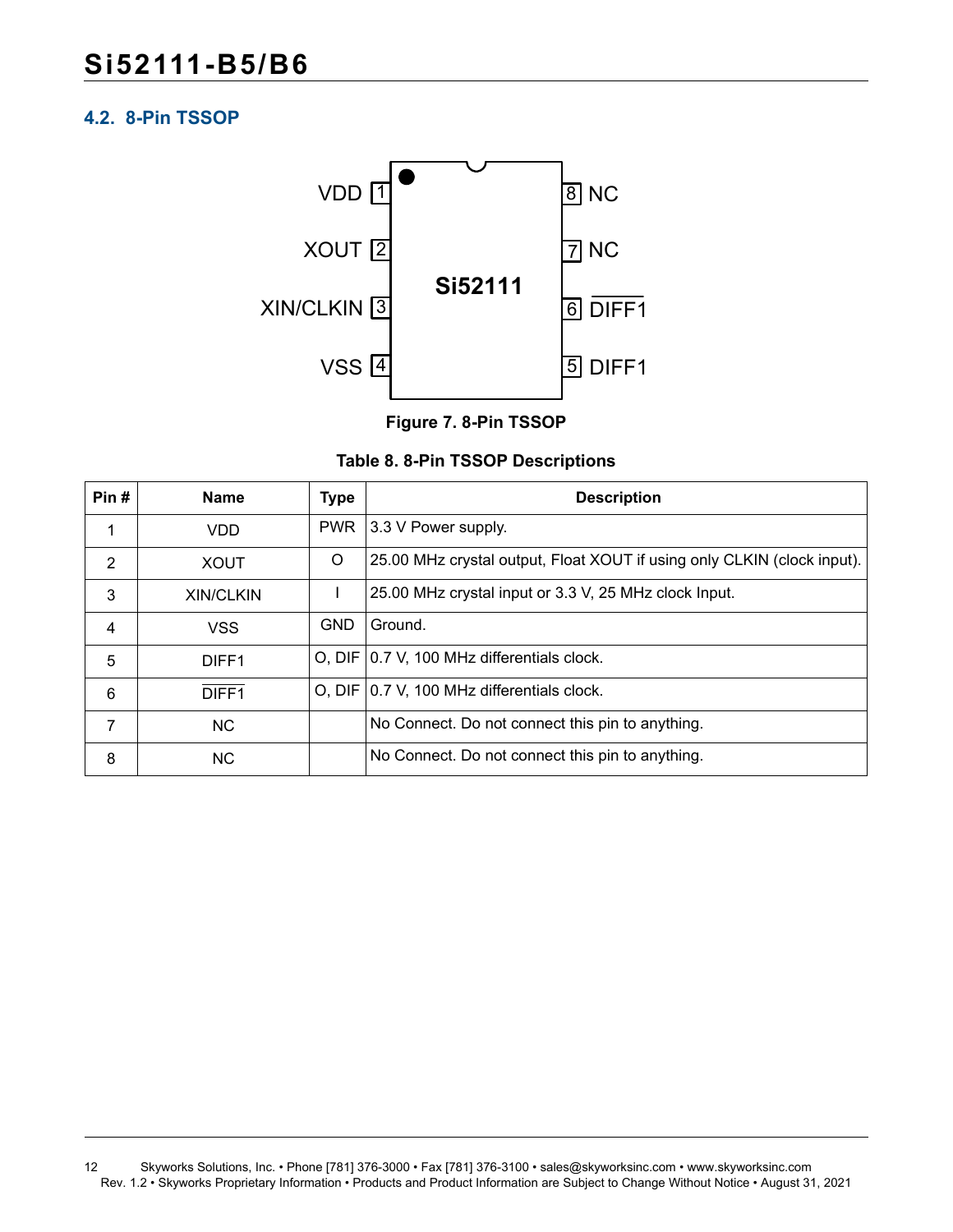#### <span id="page-12-0"></span>**5. Ordering Guide**

| <b>Part Number</b> | <b>Spread Option</b> | Package Type                | <b>Temperature</b>                 |
|--------------------|----------------------|-----------------------------|------------------------------------|
| Si52111-B5-GM2     | No Spread            | 10-pin TDFN                 | Extended, $-40$ to 85 $^{\circ}$ C |
| Si52111-B5-GM2R    | No Spread            | 10-pin TDFN-Tape and Reel   | Extended, $-40$ to 85 °C           |
| Si52111-B5-GT      | No Spread            | 8-pin TSSOP                 | Extended, $-40$ to 85 $^{\circ}$ C |
| Si52111-B5-GTR     | No Spread            | 8-pin TSSOP - Tape and Reel | Extended, $-40$ to 85 °C           |
| Si52111-B6-GM2     | $-0.5%$ Spread       | 10-pin TDFN                 | Extended, $-40$ to 85 $^{\circ}$ C |
| Si52111-B6-GM2R    | $-0.5%$ Spread       | 10-pin TDFN-Tape and Reel   | Extended, $-40$ to 85 $^{\circ}$ C |
| Si52111-B6-GT      | $-0.5%$ Spread       | 8-pin TSSOP                 | Extended, $-40$ to 85 $^{\circ}$ C |
| Si52111-B6-GTR     | $-0.5%$ Spread       | 8-pin TSSOP - Tape and Reel | Extended, $-40$ to 85 °C           |



**Figure 8. Ordering Information**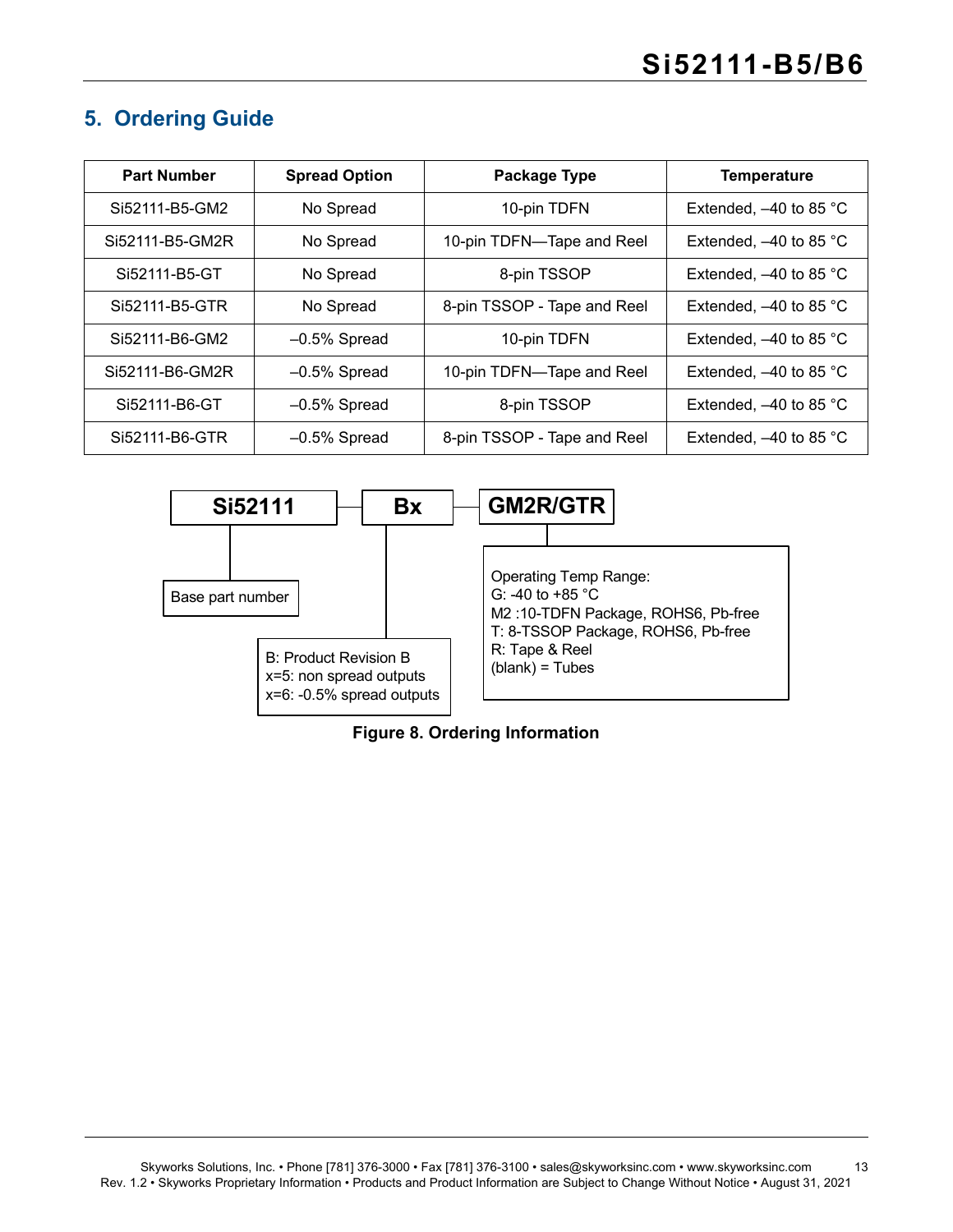### <span id="page-13-0"></span>**6. Package Outlines**

#### <span id="page-13-1"></span>**6.1. TDFN Package**

[Figure 9](#page-13-2) illustrates the package details for the 10-pin TDFN. [Table 9](#page-14-0) lists the values for the dimensions shown in the illustration.



<span id="page-13-2"></span>**Figure 9. 10-Pin TDFN Package Drawing**

<sup>14</sup> Skyworks Solutions, Inc. • Phone [781] 376-3000 • Fax [781] 376-3100 • sales@skyworksinc.com • www.skyworksinc.com Rev. 1.2 • Skyworks Proprietary Information • Products and Product Information are Subject to Change Without Notice • August 31, 2021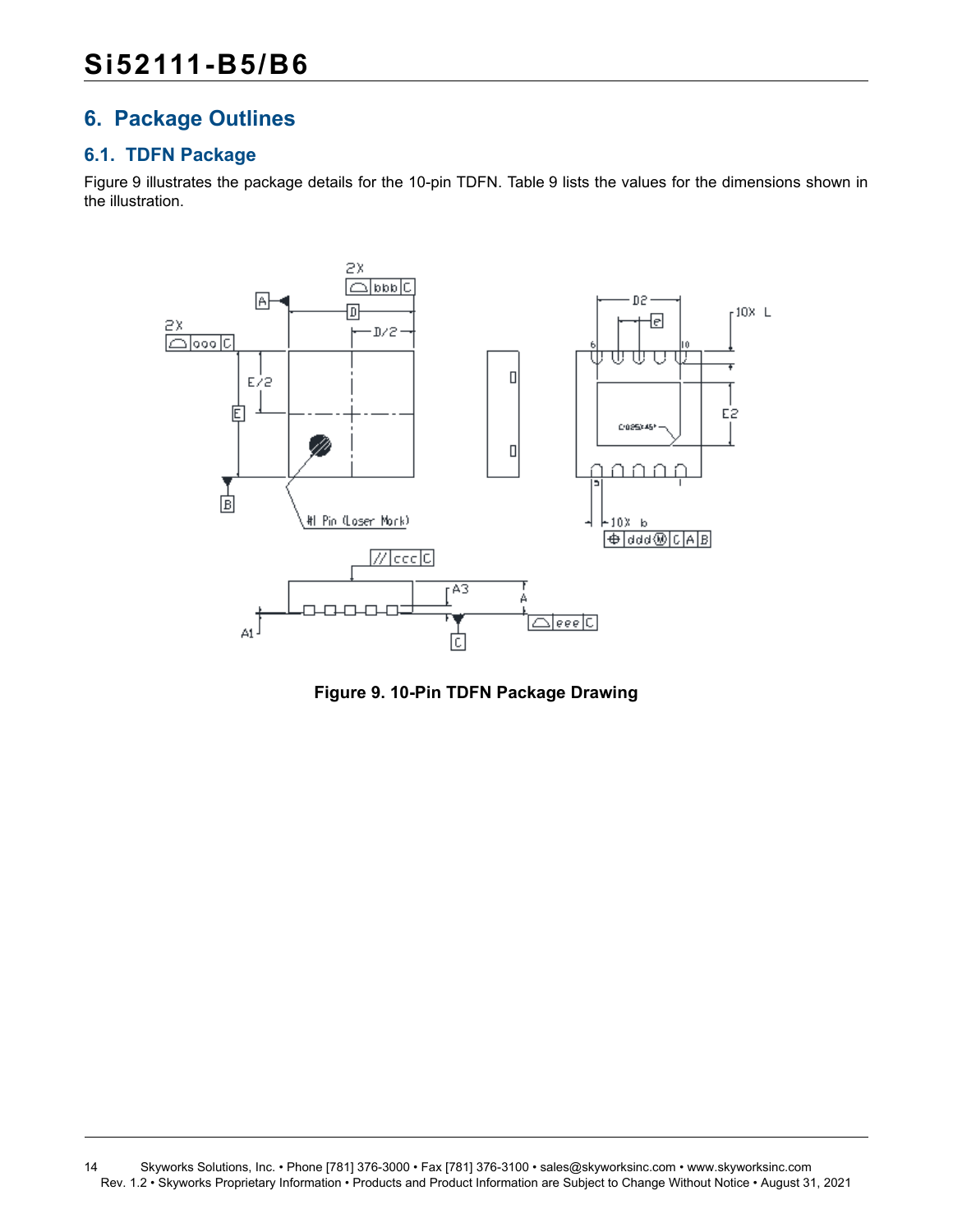<span id="page-14-0"></span>

| Symbol         | Min       | <b>Nom</b> | <b>Max</b> |
|----------------|-----------|------------|------------|
| A              | 0.70      | 0.75       | 0.80       |
| A <sub>1</sub> | 0.00      | 0.02       | 0.05       |
| A3             | 0.20 REF. |            |            |
| b              | 0.18      | 0.25       | 0.30       |
| D              | 3.00 BSC. |            |            |
| D <sub>2</sub> | 1.90      | 2.00       | 2.10       |
| e              | 0.50 BSC  |            |            |
| Е              | 3.00 BSC  |            |            |
| E2             | 1.40      | 1.50       | 1.60       |
| L              | 0.25      | 0.30       | 0.35       |
| aaa            | 0.10      |            |            |
| bbb            | 0.10      |            |            |
| ccc            | 0.10      |            |            |
| ddd            | 0.10      |            |            |
| eee            | 0.08      |            |            |
| Notes:         |           |            |            |

**Table 9. TDFN Package Diagram Dimensions**

**1.** All dimensions shown are in millimeters (mm) unless otherwise noted.

**2.** Dimensioning and Tolerancing per ANSI Y14.5M-1994.

**3.** Recommended card reflow profile is per the JEDEC/IPC J-STD-020 specification for Small Body Components.

**4.** This drawing conforms to the JEDEC Solid State Outline MO-229.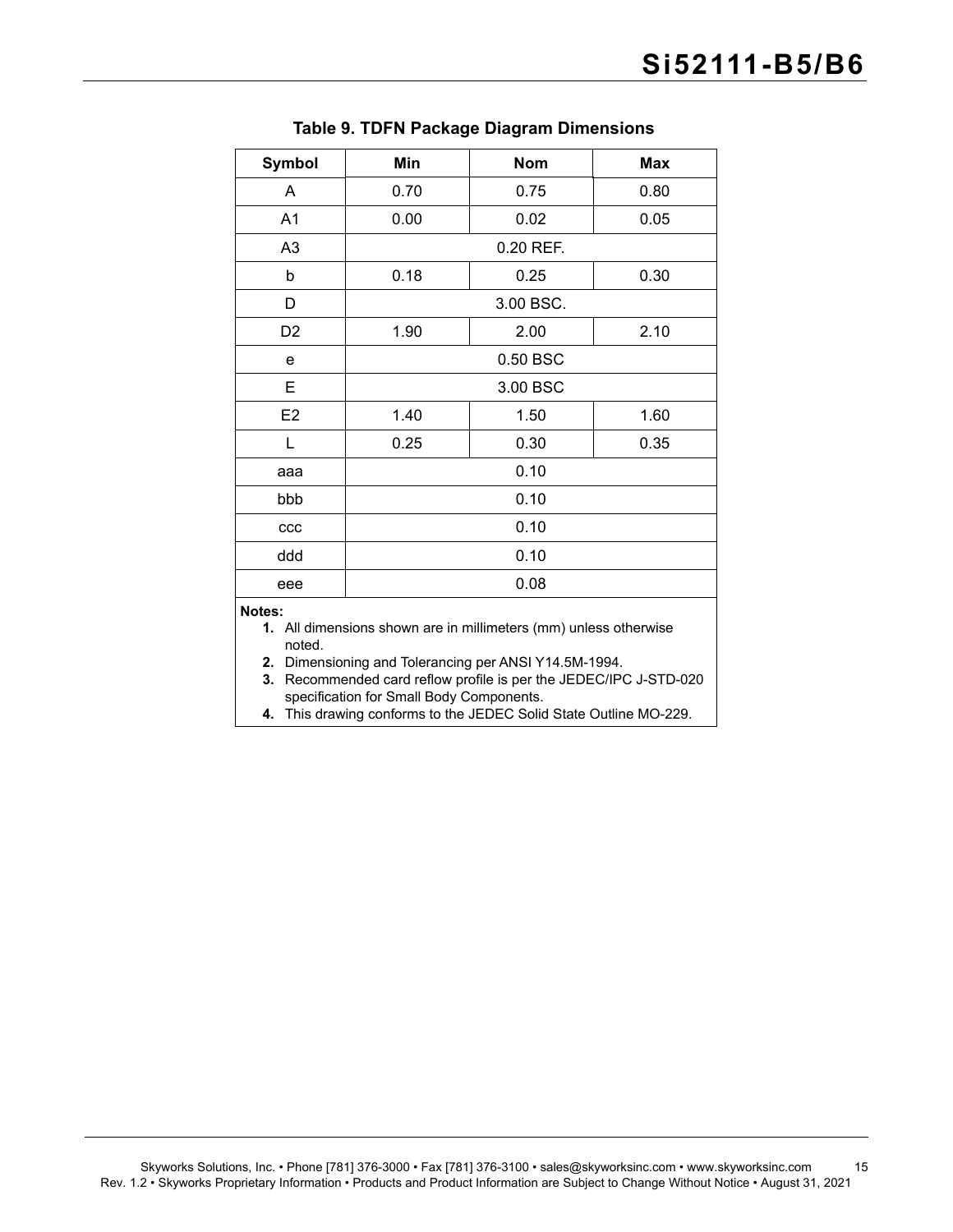#### <span id="page-15-0"></span>**6.2. TSSOP Package**

[Figure 10](#page-15-1) illustrates the package details for the 8-pin TSSOP. [Table 10](#page-16-0) lists the values for the dimensions shown in the illustration.



<span id="page-15-1"></span>**Figure 10. 8-Pin TSSOP Package Drawing**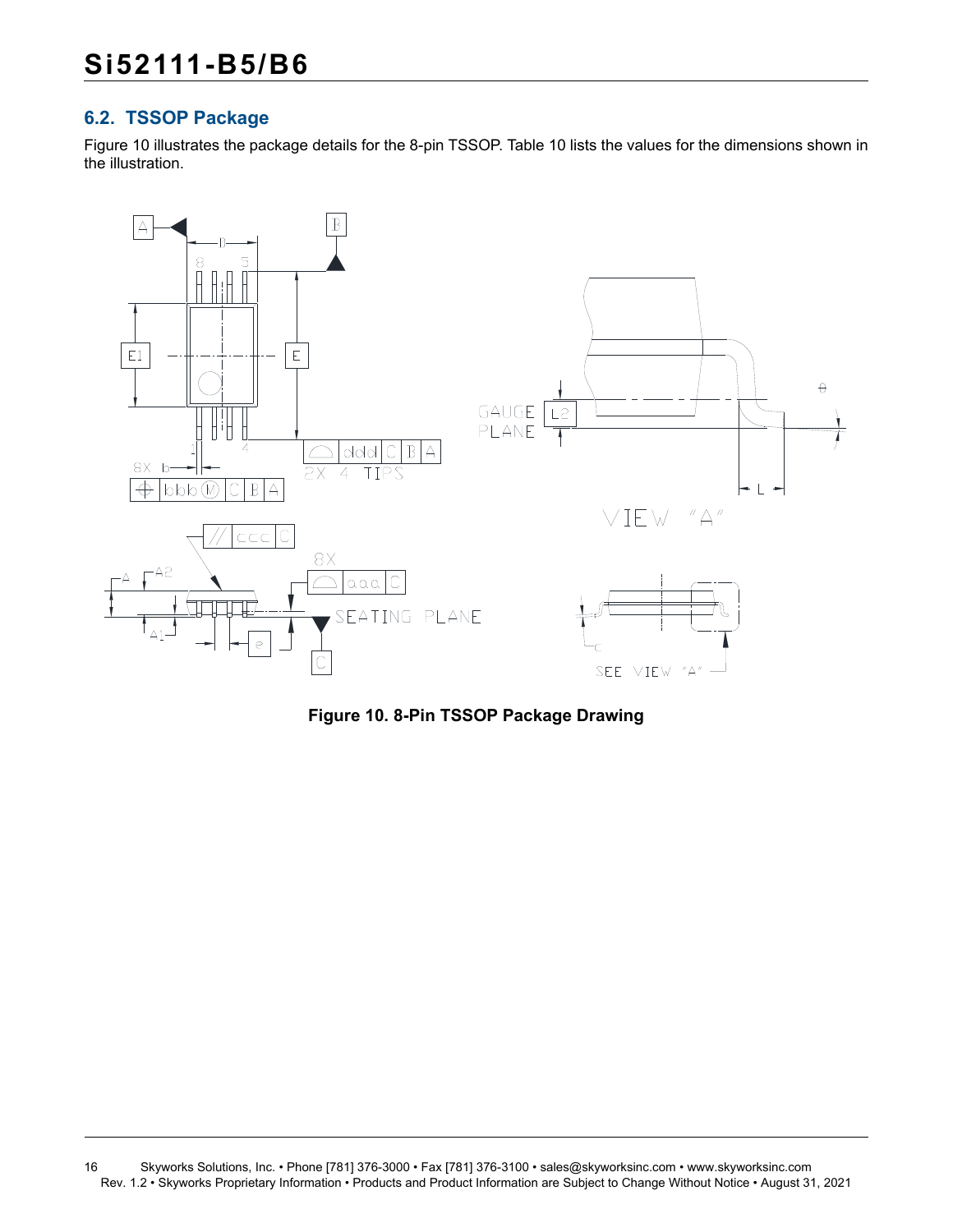<span id="page-16-0"></span>

| Symbol         | Min                               | <b>Nom</b>                                            | <b>Max</b>  |
|----------------|-----------------------------------|-------------------------------------------------------|-------------|
| Α              |                                   |                                                       | 1.20        |
| A1             | 0.05                              |                                                       | 0.15        |
| A2             | 0.80                              | 0.90                                                  | 1.05        |
| b              | 0.19                              |                                                       | 0.30        |
| C              | 0.09                              |                                                       | 0.20        |
| D              | 2.90                              | 3.00                                                  | 3.10        |
| Е              | 6.40 BSC                          |                                                       |             |
| E <sub>1</sub> | 4.30                              | 4.40                                                  | 4.50        |
| e              | 0.65 BSC                          |                                                       |             |
| Г              | 0.45                              | 0.60                                                  | 0.75        |
| L2             | 0.25 BSC                          |                                                       |             |
| θ              | $0^{\circ}$                       |                                                       | $8^{\circ}$ |
| aaa            | 0.10                              |                                                       |             |
| bbb            | 0.10                              |                                                       |             |
| ccc            | 0.05                              |                                                       |             |
| ddd            | 0.20                              |                                                       |             |
| Notes:         | $\sim$ $\sim$<br>$\sim$<br>$\sim$ | $\cdots$ . The set of $\cdots$ is the set of $\cdots$ |             |

**Table 10. TSSOP Package Diagram Dimensions**

**1.** All dimensions shown are in millimeters (mm) unless otherwise noted.

- **2.** Dimensioning and Tolerancing per ANSI Y14.5M-1994.
- **3.** This drawing conforms to the JEDEC Solid State Outline MO-153, Variation AA.
- **4.** Recommended card reflow profile is per the JEDEC/IPC J-STD-020C specification for Small Body Components.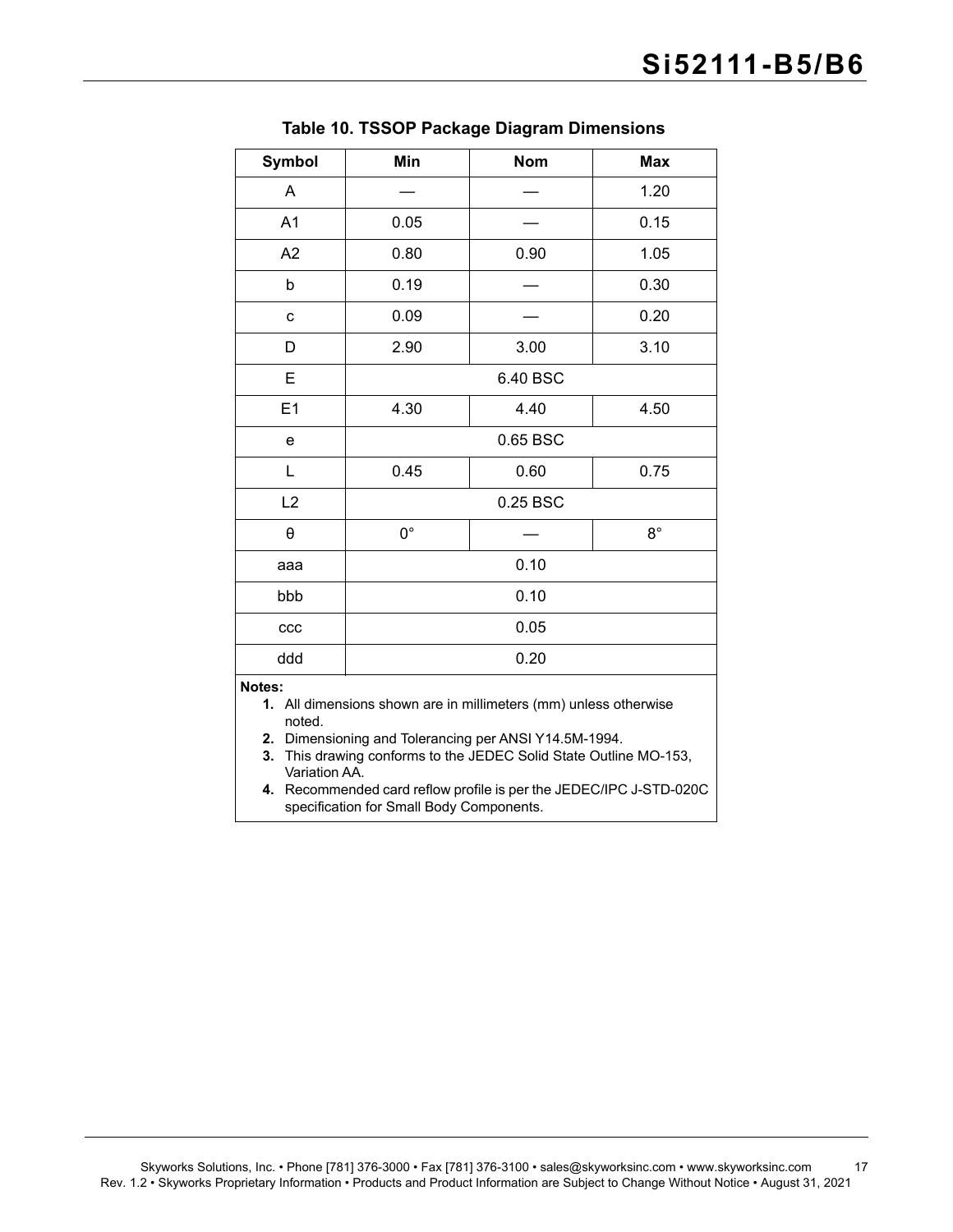#### <span id="page-17-0"></span>**7. Recommended Design Guideline**



**Figure 11. Recommended Application Schematic**

<sup>18</sup> Skyworks Solutions, Inc. • Phone [781] 376-3000 • Fax [781] 376-3100 • sales@skyworksinc.com • www.skyworksinc.com Rev. 1.2 • Skyworks Proprietary Information • Products and Product Information are Subject to Change Without Notice • August 31, 2021